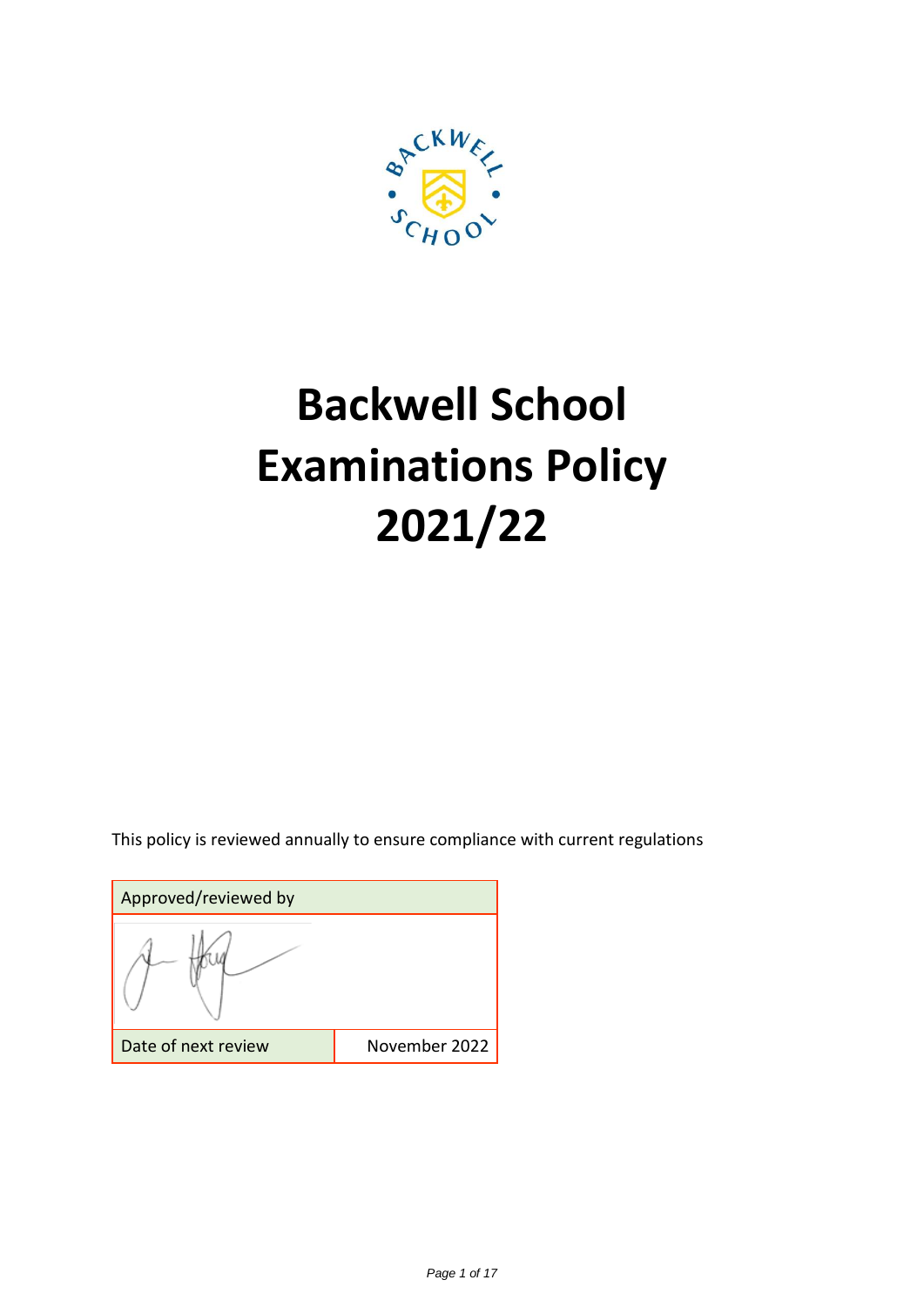# **1. EXAMINATIONS POLICY**

The purpose of this examinations policy is:

- To ensure that the planning and management of exams is conducted efficiently and in the best interest of candidates.
- To ensure the operation of an efficient exam system with clear guidelines for all relevant staff.
- To ensure that all exams and assessments are conducted according to JCQ and awarding body regulations, guidance and instructions, thus maintaining the integrity and security of the exam/assessment system at all times

It is the responsibility of everyone involved in the centre's exam processes to read, understand and implement this policy.

The Examinations Policy will be reviewed annually by the SLT member responsible for exams and the Examinations Officer.

# **2. EXAMINATION ROLES AND RESPONSIBILITIES**

# **Key Roles:**

Head of Centre

- Responsible for ensuring the National Centre Number Register annual update is completed by the end of October each year confirming they are both aware of and adhering to the latest version of the JCQ regulations and signing and returning the head of centre's declaration.
- Accountable to the awarding bodies for ensuring that the centre is compliant with the published JCQ regulations and awarding body requirements in order to ensure the security and integrity of the examinations/assessments at all times.

Examinations officer

 The examinations officer is the person appointed by the head of centre to act on behalf of, and be the main point of contact for, the centre in matters relating to the general administration of awarding body examinations and assessments.

Head of Education Support (SENCO)

• The SENCO is the person appointed by the head of centre to act on behalf of, and be the main point of contact for, the centre in all matters relating to the testing and awarding of Access Arrangements in accordance with JCQ regulations.

# **Key Responsibilities:**

Head of Centre is responsible for:

Ensuring appropriate support is provided to enable compliance with relevant JCQ regulations.

This will include, but may not be limited to:

 $\circ$  Ensures a named member of the senior leadership team is allocated to provide support and guidance to the examinations officer and ensure that the integrity and security of examinations and assessments is maintained throughout an examination series.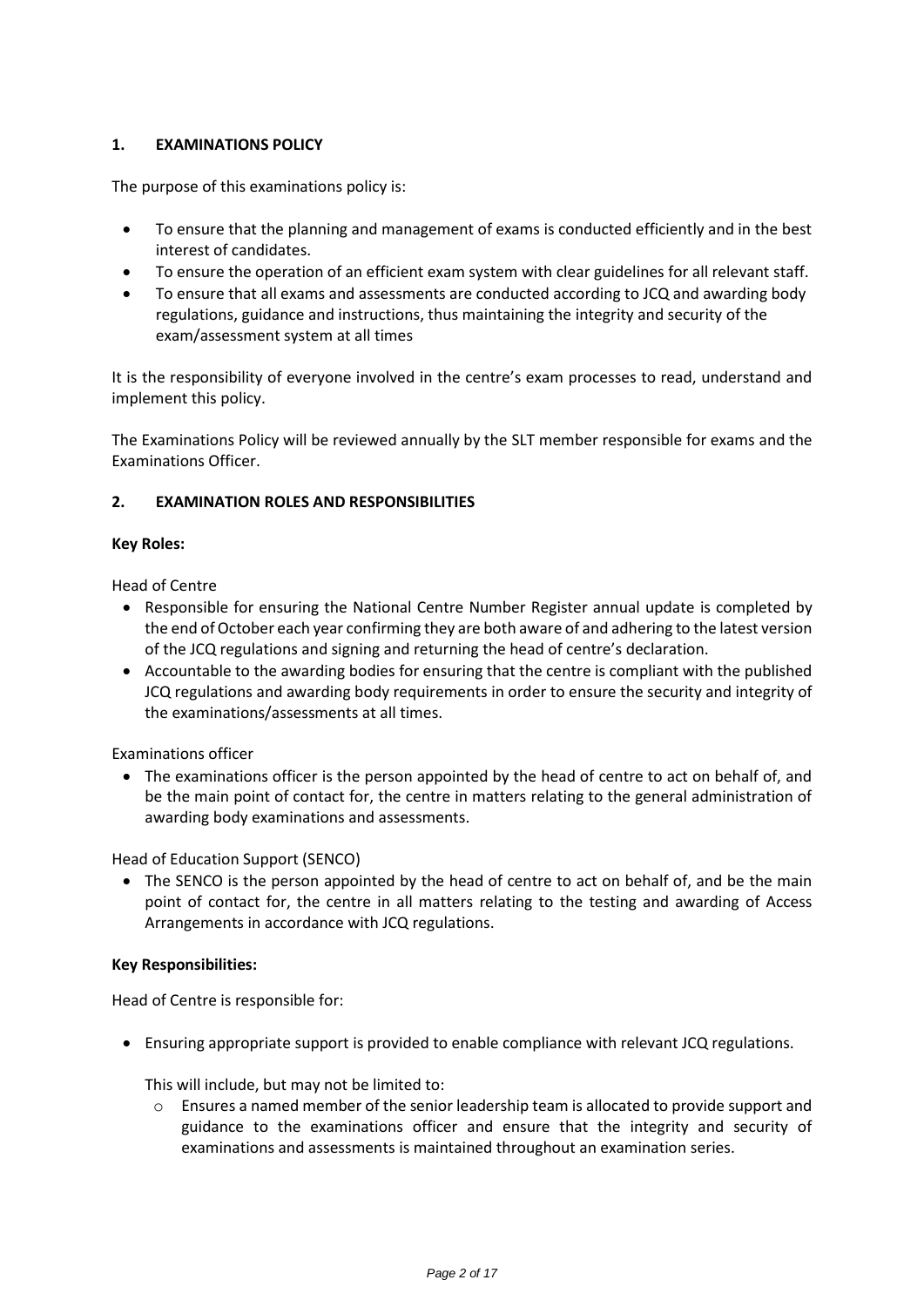- $\circ$  Ensures the exams officer (EO) receives appropriate support from relevant centre staff and enables the EO to attend appropriate training and other events in order to facilitate the effective delivery of exams and assessments within the centre.
- o Ensures a named member of staff acts as the Special Educational Needs Co-ordinator (SENCO).
- $\circ$  Takes all reasonable steps to prevent the occurrence of any malpractice (which includes maladministration) before, during the course of and after examinations have taken place
- o Ensures irregularities are investigated and informs the awarding bodies of any cases of alleged, suspected or actual incidents of malpractice or maladministration, involving a candidate or a member of staff, are reported to the awarding body immediately
- o Ensures risks to the exam process are assessed and appropriate risk management processes/contingency plans are in place (that allow the head of centre to act immediately in the event of an emergency or staff absence). See Examination Contingency Plan.
- o Ensures the centre's disability policy demonstrating the centre's compliance with relevant legislation is in place and details the processes followed in respect of identifying the need for, requesting and implementing access arrangements. See Access Arrangements Policy.
- $\circ$  Ensures the centre has a child protection/safeguarding policy in place, including Disclosure and Barring Service (DBS) clearance, which satisfies current legislative requirements.
- o Ensures the centre has a data protection policy in place that complies with General Data Protection Regulation and Data Protection Act 2018 regulations.
- $\circ$  Ensures staff are only entered for qualifications through the centre as a last resort where the member of centre staff is unable to find another centre.
- o Ensures the relevant awarding bodies are informed of any declaration/conflict of interest where a candidate is being taught, prepared, entered or sitting exams where a relevant member of centre staff has a personal connection to the candidate.

Deputy Head is responsible for:

- Organising teaching and learning
- Approving any change to examination specification and/or exam board.
- Approving any application made for students to be withdrawn from examinations.

Senior Leadership Team is responsible for:

- Ensuring at least one member of the SLT is on call each day of the main exam period to provide support as required by the examinations team. This may include:
	- $\circ$  In the event of a fire alarm, liaising immediately with the examinations team, and advising on whether evacuation is necessary for any of the exam rooms currently in use. (The examinations team will provide a daily list of the exam rooms being used.)
	- o Starting exams in the sports hall.
	- Dealing with problem behaviour / malpractice should it arise.

Examinations Team – manages the administration of external exams:

- Provides and confirms detailed information regarding Estimated Entries.
- Maintains systems and processes to submit entries to awarding bodies before published deadlines.
- Receives, checks and stores securely all examination papers and completed scripts.
- Administers all applications for Special Consideration.
- Identifies and manages exam timetable clashes.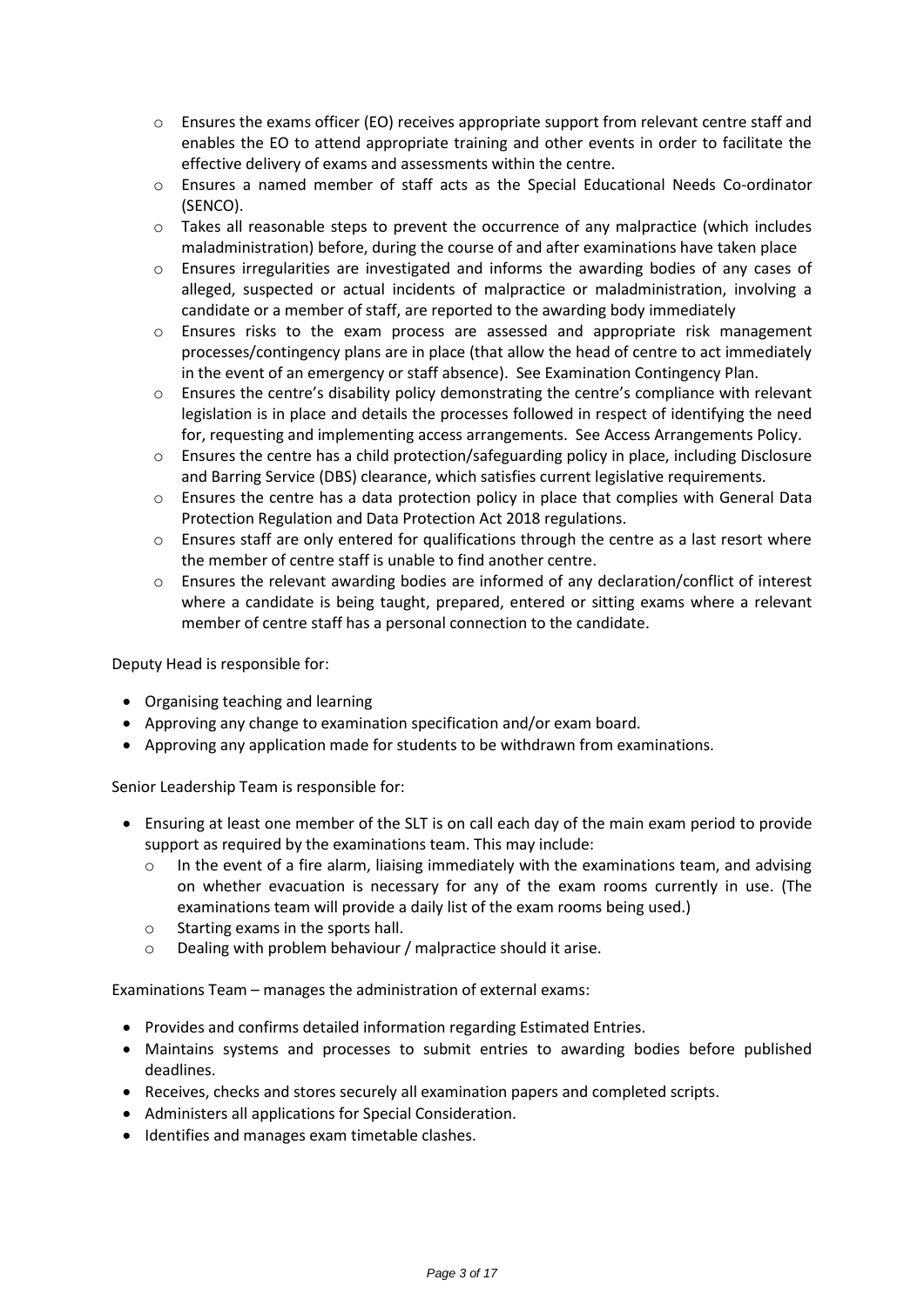- Coordinates seating requirements, ensuring that candidates are seated according to JCQ requirements and that all access arrangements (as identified, approved and advised by the Education Support department) are accommodated as appropriate.
- Accounts for income and expenditures relating to all exam costs and charges.
- Line manages all invigilators, organising recruitment, training and monitoring during examinations.
- Oversees the collation and submission of coursework marks and despatch of sample requests on schedule.
- Arranges for dissemination of exam results and certificates to candidates and forwards any appeals/remark requests to awarding bodies.

Heads of Department are responsible for:

- Deciding on the awarding body and specification.
- Ensuring that individual teachers understand the requirements of the awarding body's specification and are familiar with the relevant teachers' notes, and any other subject specific instructions.
- Supplying the Examinations Officer with details of all exam codes from the specification.
- Can request a venue for their examinations, but this is subject to timetable constraints and availability.
- Checking entries once teachers have completed their marksheets, ensuring candidates have been entered accurately and sign the Element Entry List to confirm they have done so.

Teachers are responsible for:

- Inputting all examination entries via marksheets.
- Discussion with students regarding possible re-sit opportunities and making subsequent entries.
- Reminding students of the exam date in lessons leading up to exam.
- Notification of any Access Arrangement requirement to Education Support so that testing can be carried out – as soon as possible after the start of the course.
- Requesting Scribes/Readers/PC (Lap Tops) from Educations Support/Exams Office for students with Access Arrangements for Controlled Assessments and Non-examination Assessments.
- Ensuring that students are entered at the correct tier of entry.

Tutors are responsible for:

- Distribution of Statements of Entry
- Distribution of Individual Candidate Timetables

Education Support / Specialist Teacher is responsible for:

- Identification and testing of candidates for Access Arrangements (excludes students who require temporary Access Arrangements for medical conditions eg broken limbs – this is managed by the exams team, based on medical evidence provided by the student, and in line with JCQ regulations.)
- Application on-line through JCQ Centre Admin Portal and once approved updating SIMS and informing parent/carer.
- Provision of additional support with spelling, reading, mathematics, dyslexia, hearing and sight impairment, English for speakers of other languages, IT equipment – to help candidates achieve their course aims.
- Recommendation of IT equipment i.e., PC, voice recognition, etc.
- Review use of Access Arrangements after each exam season.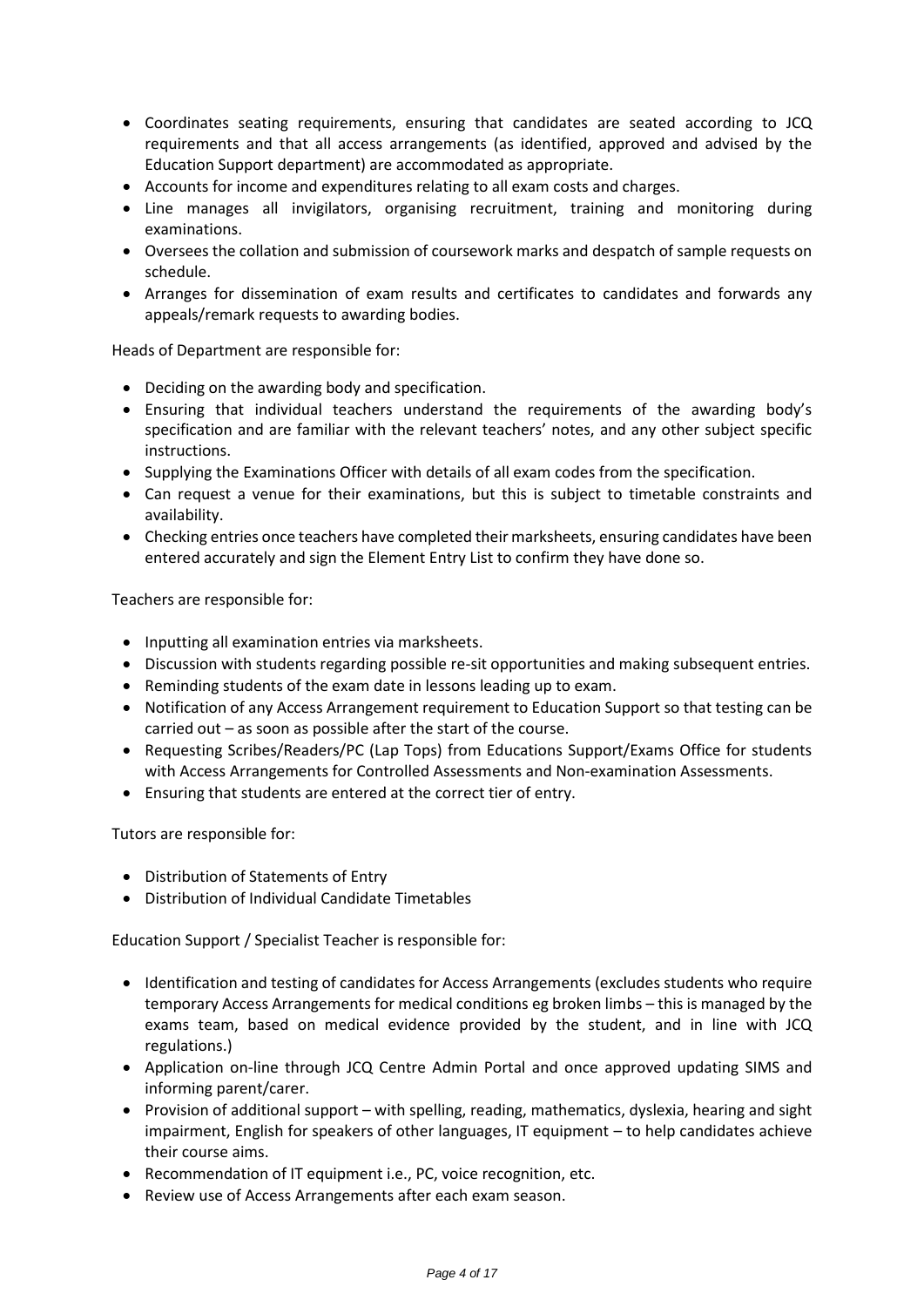IT Department is responsible for:

- Provision of technical support and advice to exams team in relation to planning, preparation and delivery of exams.
- Ensuring IT staff are available during exam periods and results days to provide technical assistance in the event of IT issues/failure.

Invigilators are responsible for:

- Collection of exam papers and other material from the Examinations Officer before the start of the exam.
- Carrying out invigilation as per instruction of Examinations Officer and according to the JCQ regulations.
- Collection of all exam papers in the correct order at the end of the exam and their return to the exams office.

Candidates are responsible for:

- Confirmation of exam entry by signing and returning Statements of Entry.
- Understanding coursework regulations and signing the declaration that authenticates the coursework as their own.
- Reading and understanding the Examination Key Information Booklet.

# **3. POLICIES**

Broadly there are two areas where clear policies regarding the provision and administration of public examinations need to be in place.

- Internal policies for the benefit of teaching and non-teaching staff and invigilators
- Policies for candidates and parents

# **3.1 INTERNAL POLICIES**

# **a. Choice of Specification and Awarding Body**

- It is at the professional discretion of subject departments to choose which exam board offers the most appropriate specification designed to meet overall curriculum requirements.
- Any changes in specifications must be approved by the Deputy Head Curriculum and notified to the Examinations Officer by the Head of Department as soon as they are known. This process applies equally to a change of board where revised intentions to enter/estimated entry numbers are often required eighteen months ahead of exams being sat.
- All examination specifications are available online.

# **b. Examination Seasons**

- i. GCSE/Entry Level
	- As a general rule GCSE examinations will be available to all candidates for the June series. GCSE retakes for English and Maths are available in November.
- ii. Level 1/2 Cambridge Nationals are offered in Child Development and Sports Studies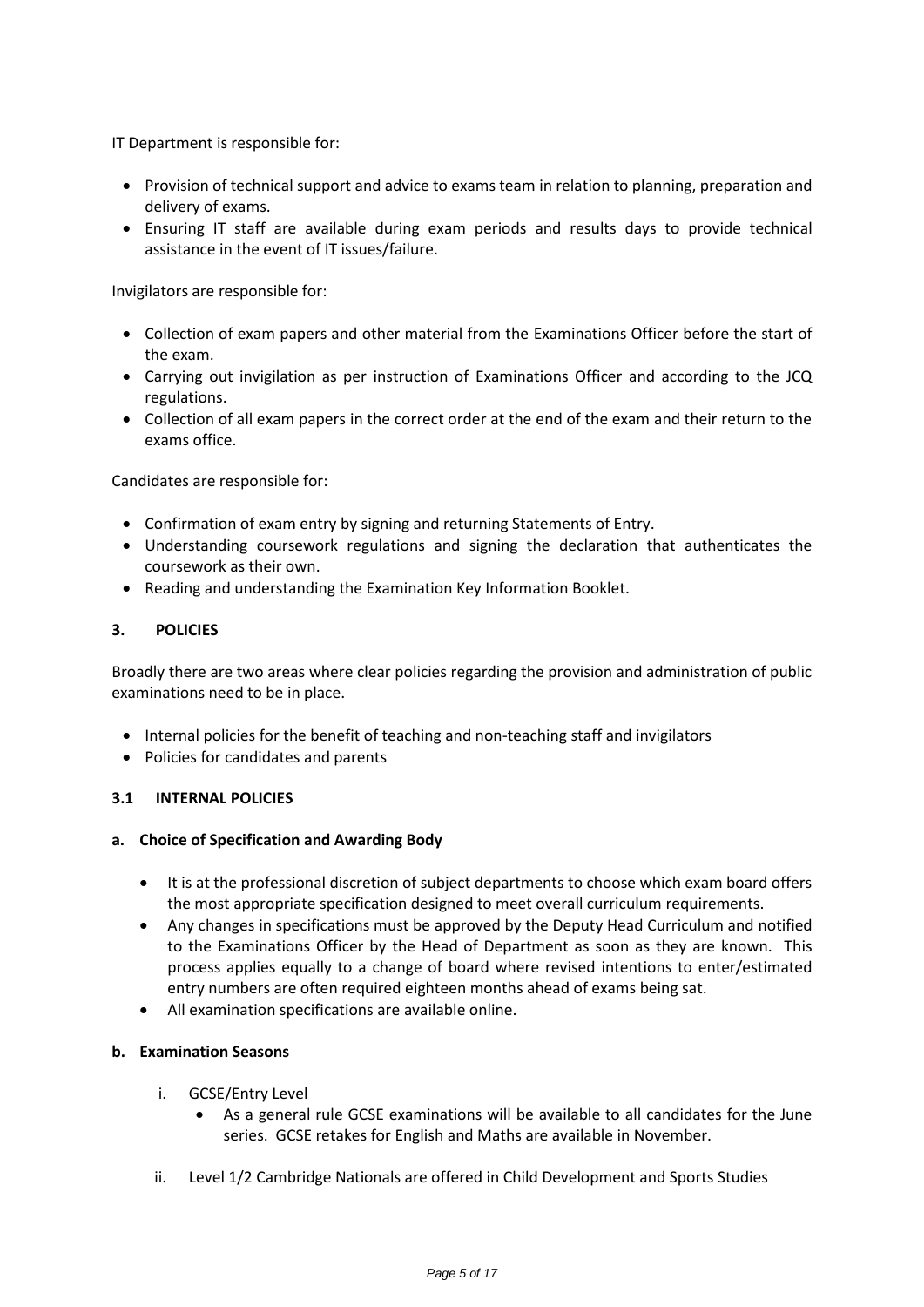- Assessments will be available in November, January and June series to be advised by Head of Department.
- iii. Level 1/2 BTECs are offered in Performing Arts
	- Candidates must be registered at the start of Year 10.
	- External assessments are available in the June series, and will be completed at the end of Year 11.
- iv. A Level
	- A levels are available in the June series.
	- AS levels in Maths, Further Maths, Music and MFL will also be offered in the June series.
- v. Level 3 CTECs (2016 suite) are offered in Business, Health and Social Care and Performing Arts.
	- Candidates must be registered in September series.
	- External assessments will be available in both January and June series to be advised by the Head of Department.
	- Retakes are available in both January and June series.
- vi. Level 3 Applied Science
	- External assessments will be available in both January and June series to be advised by the Head of Department.
	- Retakes are available in both January and June series.

# **c. Entries**

- It is essential that all entries are made accurately and within deadlines posted by exam boards.
- In all cases marksheets will be made available in SIMS by the Examinations Officer. These need to be completed by teaching staff within the required time frame and will be used to enter candidates electronically via A2C. Printouts of entries will be circulated to Head of Departments for final checking. These must be checked, signed and returned before the given cut off dates. Failure to do so can prove extremely costly and amendment fees will be charged to departments.
- When making entries it is essential that the correct entry codes are given this is confirmed annually in September by Heads of Department completing the Estimated Entry Forms.
- Late entries made by departments will be charged to departments.
- All candidates are issued with a Statement of Entry for them to check.
- Candidates and parents/carers are responsible for checking their individual entries for completeness and accuracy, and must confirm their entries by the deadline given by signing and returning the statement of entry, or raise any discrepancies with the Exams Office and their teachers.

# **d. Resits – internal candidates**

- GCSE
	- $\circ$  Maths and English where a candidate has not achieved a pass, resits will be funded by the school, and candidates will usually be entered for the next available opportunity (resits are available in November and June).
	- o All other cases resits will not usually be supported. Candidates may be permitted to resit in exceptional circumstances (eg significant disadvantage at time of first attempt, or where a higher grade is required for future plans), but only if this has been discussed and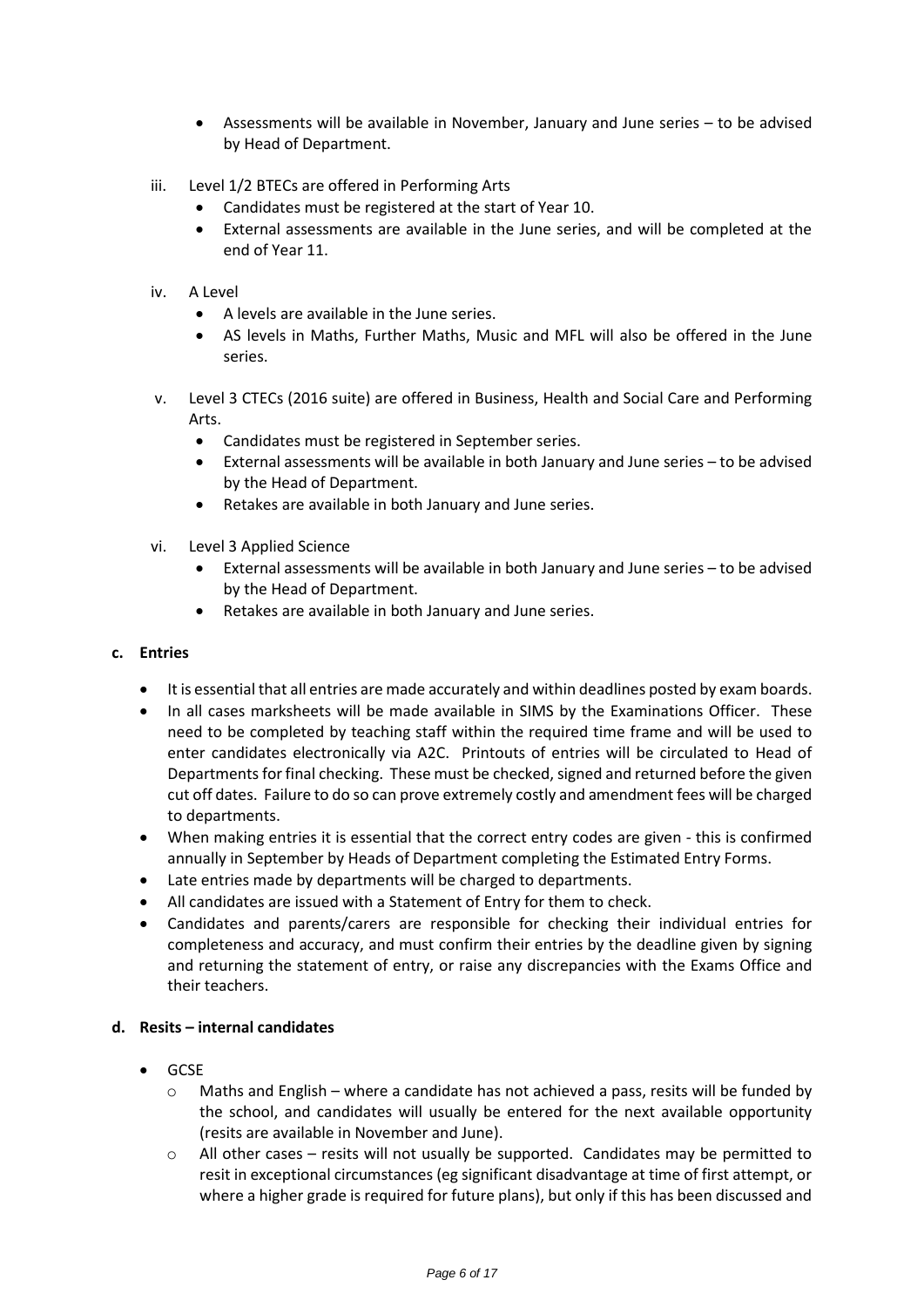agreed with the Head of Sixth Form/Deputy Head. In all cases charges will be the responsibility of the student who will be required to pay before entries are confirmed with the exam boards.

- Cambridge Nationals
	- $\circ$  Candidates are permitted one retake opportunity per externally assessed module. Where a student requests a resit, this must be agreed by the subject teacher and entered as a P in the marksheet. Charges will usually be the responsibility of the student who will be required to pay before entries are confirmed with the exam boards, but in cases of financial hardship, the school may fund the resit. Decisions regarding payment of fees will be made by SLT and communicated to the student prior to the entry deadline.
- CTECs/Applied Generals
	- $\circ$  Candidates are permitted one retake opportunity per externally assessed module. Where a student requests a resit, this must be agreed by the subject teacher and entered as a P in the marksheet. In all cases charges will be the responsibility of the student who will be required to pay before entries are confirmed with the exam boards.
- $\bullet$  GCE
	- $\circ$  Reformed qualifications are now linear and assessed in their entirety at the end of the course. As such resit of individual modules is no longer relevant.

# **e. External Entries**

- Backwell School will generally only accept external candidates only if they are ex-Backwell School students, and only for those specifications which are already offered by the school.
- The decision to accept external candidates may be reviewed and withdrawn if necessary, although existing entries would usually be honoured.
- External candidates will need to complete the appropriate documentation (available from the Exams team) and provide payment by the dates specified. Entries will not be made without upfront payment of fees.
- External candidates will be required to pay an administration fee of £30, in addition to the costs of the papers themselves and a charge for invigilation costs.

# **f. Amendments**

- As a rule, amendments to entries should be avoided.
- Where changes of tier/level are requested after the exam board deadline any such changes will incur penalty fees payable by departments or individual students.
- In all cases amendments notified to the exams office including additional entries, withdrawals or changes of tier must be given in writing (preferably by email) by the Head of Department. This may be based upon student or parental request, but must be agreed at subject Department level.

# **g. Withdrawals**

- Withdrawal requests must be made in writing by Heads of Department and be approved by Deputy Head Curriculum or Head of Sixth Form.
- Depending upon the date of withdrawal, charges may be made. These will usually be passed on to the candidate. In some cases the department will be asked to pay.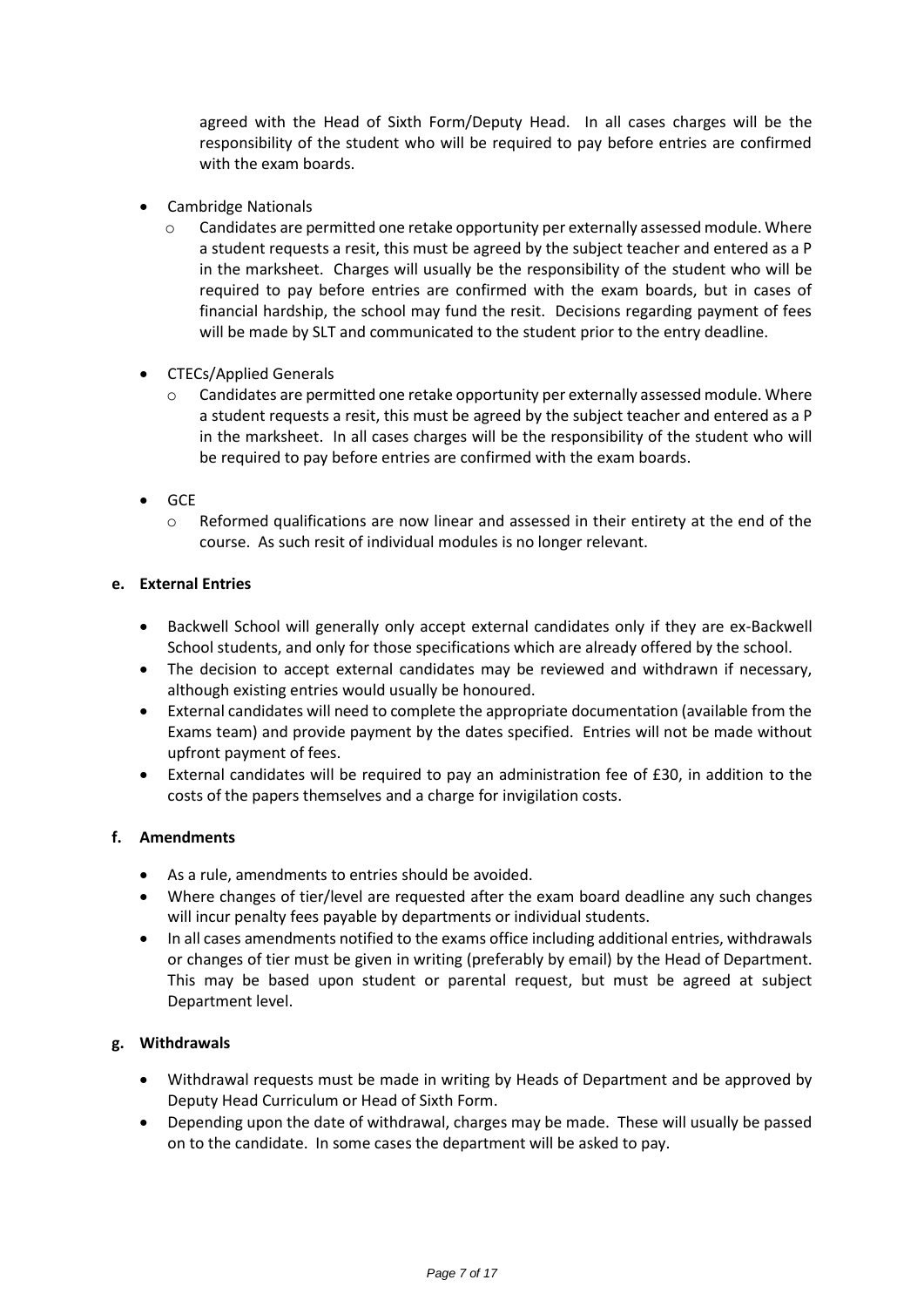# **h. Coursework / Non-Examination Assessments**

Please see separate 'Non-Examination Assessment Policy'.

- i. Internally Assessed
	- o In all cases Heads of Department are responsible for collating coursework/NEA marks.
	- $\circ$  Heads of Department ensure they comply with the internal appeals procedure by providing candidates with their internally assessed mark within the deadlines set.
	- o Heads of Department will assist with any appeal against internally assessed marks in line with the internal appeals procedure.
	- $\circ$  All coursework/NEA marks will be submitted electronically to the exam boards by Heads of Department.
	- o External moderation of internally assessed work will be requested and work should be handed to the exams office to be sent by them to the moderator. **Work should not be sent to moderators directly from departments.**
- ii. Externally Assessed
	- $\circ$  Departments should arrange for coursework/NEA to be sent to the marker via the exams office in good time before any advised cut-off date.
	- o All paperwork including Candidate Record Forms and Centre Declaration Sheets needs to be completed by departments and included with work to be sent to boards or moderators.
	- o Returned coursework will be distributed to departments by the exams office. All coursework must be retained securely by departments until all dates for possible recall or appeal against marks awarded have passed. In practical terms this means holding on to coursework at least until certificates have been issued to students.

# **i. Access Arrangements (See Access Arrangements Policy)**

- All arrangements for access will be made by Education Support via the nominated Specialist Teacher who will carry out the necessary testing and gather evidence as required by JCQ.
- Late applications may be considered on an individual basis in exceptional circumstances only. These must be indicated as soon as possible to Education Support's nominated Specialist Teacher.
- Education Support will make all applications for Access Arrangements using the QCDA on-line tool. Once approved, the parent/carers will be informed in writing (copy to Exams Team) and all Access Arrangements will be recorded in the student record in SIMS.
- The Examinations Officer will use the information held in SIMS when arranging seating and invigilation for examinations.
- Students awarded access arrangements should have an annual one to one discussion with a member of the Education Support team. Each exam entry should be discussed and appropriate arrangements made as regards rooming and level of access. Any information should be passed to the Examinations Officer immediately.
- For students who have been approved the use of a Word Processor or Scribe, necessary arrangements should be made in order for them to feel comfortable and confident in using this Access Arrangement under examination conditions.

# **j. Candidate Briefing**

• This is the responsibility of the Deputy Head (KS4 and  $6<sup>th</sup>$  Form) in consultation with the Examinations Officer.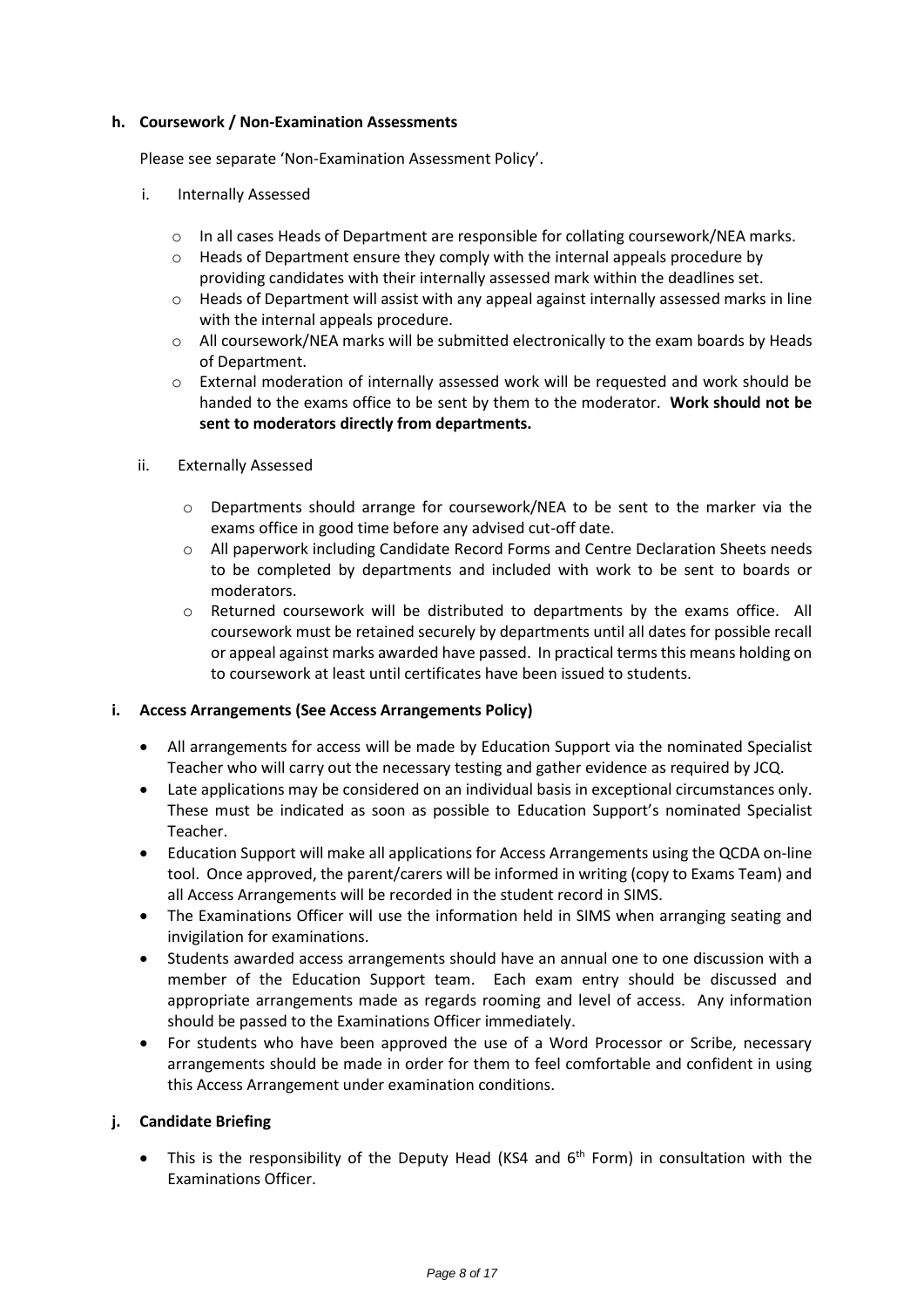- Students in Years 11, 12 and 13 will be advised of procedures through assembly presentations relating to the conduct of examinations.
- All students will be issued with an Examination Key Information Booklet in Term 3 each year.
- Key information, exam timetables, JCQ regulations and relevant policies will be made available on the school website.

# **k. Exam Clashes**

- These are infrequent with GCSE students but more common at AS/A2. In the vast majority of cases clashes are dealt with without resorting to overnight supervision to avoid moving papers to the following day. Where this is not possible students will be accommodated through arrangements made by the Examinations Officer and the student
- Where a student has clashes within one day's limit of 6 hours (A-level) or 5½ hours (GCSE) of exams they will sit exams in an order to be advised by the Exams Office. This will mean that students will need to be supervised away from others between am and pm sessions and in such circumstances should bring a packed lunch.
- Students with clashes will be informed by the Exams Office via their individual exam timetables. Students with queries regarding clashes should seek clarification from the Exams Office in good time prior to the day of the exam clash.

# **l. Storage/security of Papers**

- On arrival in school all exam papers and other materials will be logged by the site team or reception, and delivered immediately to the Examinations Officer (or another authorised key holder in her absence), who will ensure that they are stored securely in the exam cupboard.
- As soon as possible (and by the next day at the latest) all papers will be sorted and checked against delivery notes prior to being stored in chronological order within double locked metal cabinets in the exam cupboard which itself is double locked and windowless.
- Security of all material is the responsibility of the Examinations Officer at all times whilst such materials are present on site. Any breach of security will be reported to the Headteacher and directly to the appropriate exam board(s).
- Exam papers and other required materials will be distributed from the exam cupboard to invigilators immediately prior to the required session. Where students are taking exams in locations away from the main sports hall these papers will be distributed to invigilators by the Examinations Officer.
- In all cases, a second pair of eyes form will be completed prior to opening any exam paper packets.

# **m. Exam Venues**

- The main venue for GCSE and AS/A2 exams is the Sports Hall, although it is occasionally necessary to use other classrooms. Other classrooms are also used where necessary to accommodate students with access arrangements. Decisions regarding venues are made through planning between the Exams Office, Education Support team and the SLT link for exams.
- In certain circumstances, a candidate with an established difficulty may be eligible to take exams under separate invigilation or in a smaller room. Any such arrangement must be agreed by the Exams Officer in consultation with the SENCO and pastoral tutors, and will only be put in place where:
	- $\circ$  the candidate has a substantial and long-term impairment which has an adverse effect; and
	- o is the candidate's normal way of working within the centre.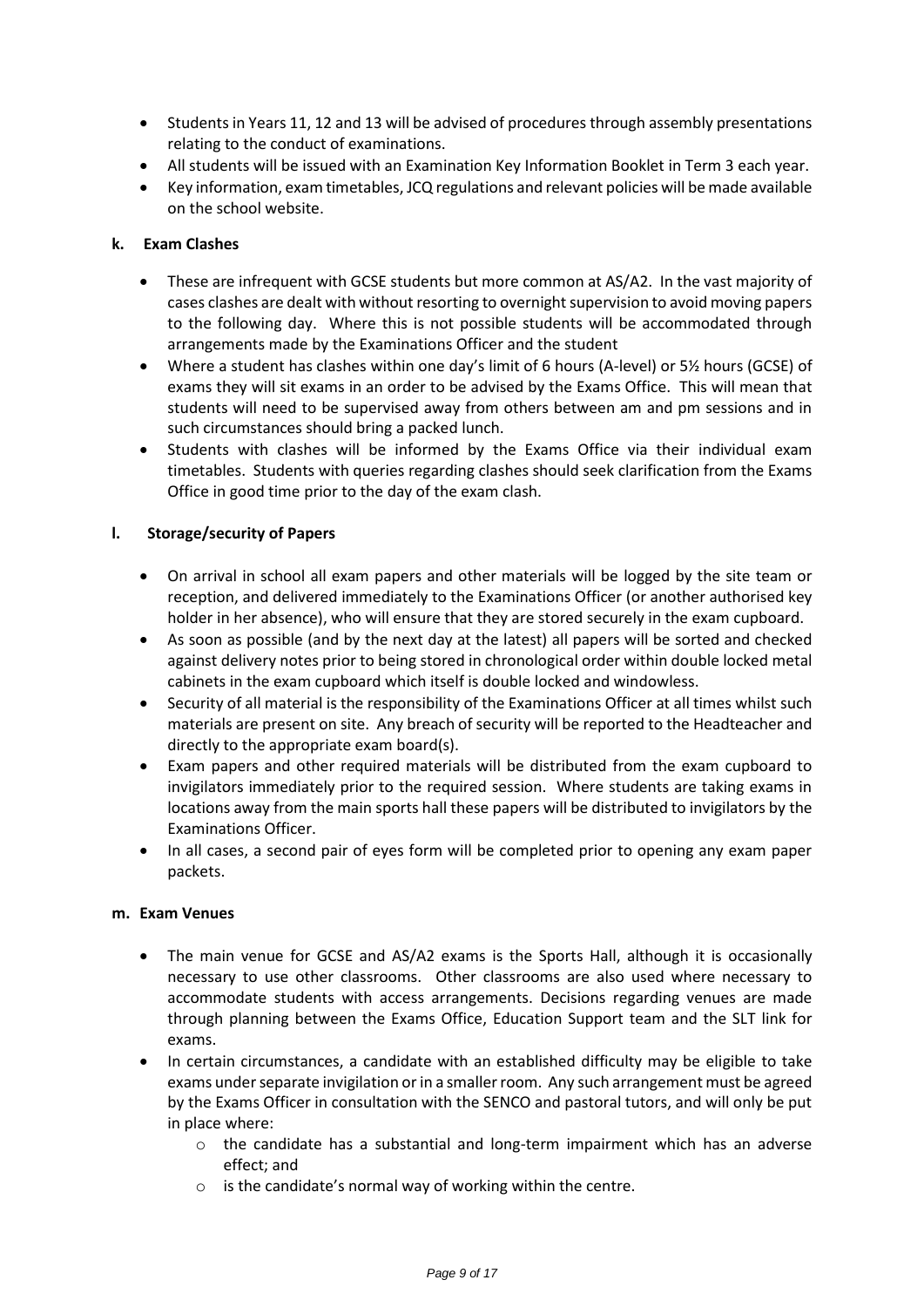- Rooms for exams are set out with tables and chairs by the site team. This is done to set seating plans and measured according to JCQ regulations.
- The Exams Office is responsible for ensuring that all venues have the required signage including notices and warnings to candidates, silence notices, mobile 'phone warnings etc. all in accordance with JCQ regulations.
- All other materials that might affect performance in exams will be removed.
- Sufficient clocks and whiteboards/flip charts for exam times will be provided by the Exams office.
- Seating plans will be drawn up by the Exams Office using data prepared for entries via SIMS Examinations Organiser.

# **n. Invigilation**

- External invigilators are recruited and trained by the Deputy Examinations Officer
- Rates of pay for external invigilators are set by the Business Manager / Governors. This will run on a two tier system with 'senior' invigilators taking responsibility for a team of others and/or running more complex access arrangement rooms.
- Where possible exams will be started and finished by senior invigilators.
- Invigilators will be issued with a Control Sheet together with orange record slips for each student and each room giving details of any Access Arrangements.
- All suspected cases of malpractice are dealt with by the Examinations Officer and/or Senior Management and it is essential they are informed immediately. Invigilators should record any such instances on the Invigilator Checklist. Guidelines will be followed as provided by JCQ.
- Invigilators must notify the Exams Office of any absent candidates as soon as possible. All absences will be followed up by either the Exams Office or the Attendance Co-ordinator as soon as possible to determine reason for absence.

# **o. Attendance / Absence / Late Arrival**

- The identity of all candidates will be verified at the start of each examination by the invigilators by reference to the seating plan / attendance registers.
- Any candidates who have been identified as absent will be notified to the Exams Officer immediately.
- Where no reason for absence has been given, the exams office will try to contact home to understand the reason for absence or provide any practical assistance (where possible and if necessary) to ensure the candidate attends the exam.
- If a candidate arrives late, the centre will make provision for them to sit the exam and ensure they are given the full time allowance if possible.
- If a candidate arrives very late, the centre will still make provision for them to sit the exam and ensure they are given the full time allowance if possible. However, the candidate will be informed that the awarding body must be advised, and their script may not be accepted for marking.

# **p. Special Consideration**

 All requests for special consideration must be made in writing by the candidate by completing a Self-Certification Form, available from the exams office. This form must be countersigned by a parent and authorised by the Deputy Head (GCSE) or Head of Sixth Form (GCE). Supporting documentation is not essential but may support any claim.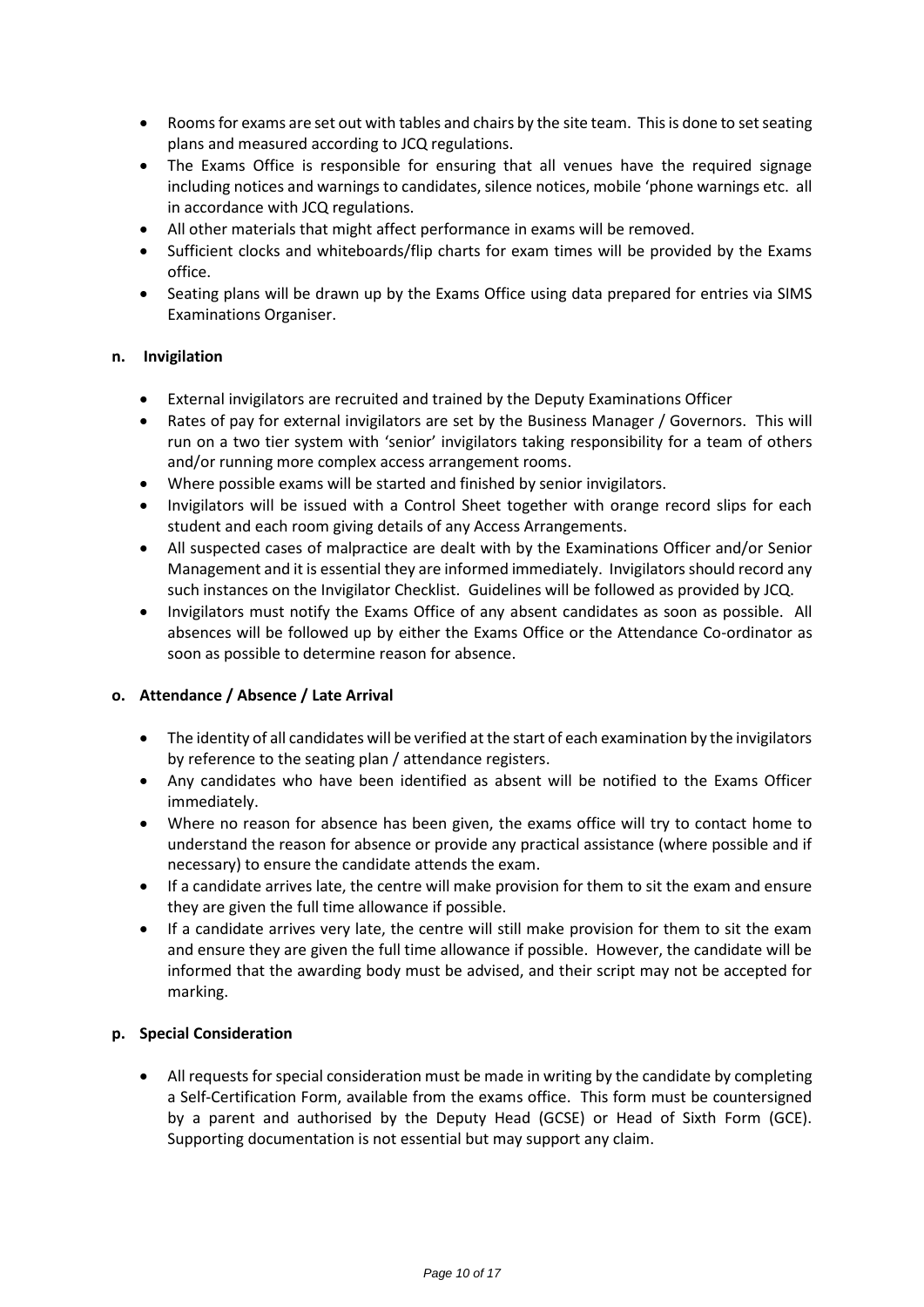- The Exams Office will advise what falls within the special consideration framework, ensuring that students/parents are informed that the awarding of extra marks via special consideration is extremely limited and should not be considered as a passport to higher grades.
- The Exams Office will complete all online submissions or required paperwork and send to appropriate board(s) within the time frame published for each exam season.

# **q. Results**

- All results are downloaded to the Examinations Office from the exam boards on the day prior to the date advertised to students.
- This information is kept secure and seen only by Examinations Officer and SLT or other staff as necessary and at the discretion of the Headteacher.
- Required statistics from 'Exams Organiser' are prepared by the SLT member in charge of exams for Headteacher, departments, LEA and press as appropriate. As far as possible this is done prior to release to students.
- Results are issued to all students by email and paper statements of results are also made available and issued to students by Exams Office staff. There is frequently press or media presence at this time. Statements for the press are prepared by the Headteacher based on statistics provided by the SLT member in charge of exams.

# **r. Post Results Services - Access to Scripts (ATS) and Enquiries About Results (EARs)**

- Candidates are made aware of the availability of post results services in the Examinations Key Information Booklet.
- Detailed guidance and Board Specific application forms are made available on Results Day.
- Departments and students may request ATS and EARs.
- Candidate consent must ALWAYS be obtained prior to any request being made for post results services. This consent must be obtained after the candidate has received their results.
- Levels of re-marking vary from clerical checks to full individual re-assessment of papers.
- Costs will normally be borne by the applicant. A tariff of fees is available from the Exams Office.
- The school has the discretion to pay for EARs in certain circumstances. This must be authorised by SLT/Head of Centre to ensure a fair and consistent approach for all students.
- Where departments request ATS for teaching purposes, any costs will be recharged to the department.
- Students or departments wishing to apply for EARs or have their papers returned through the ATS service must apply directly to the Exams Office who will complete the necessary paperwork.
- The awarding bodies will only accept applications for EARs from Exams Officers. Direct communication from students or parents is not allowed.
- The processing of EARs and ATS must be carried out as soon as possible after the issue of results and within the deadlines published by the Awarding Bodies.

# **s. Certificates**

 On arrival in school all certificates are checked and prepared for distribution to students. Once this preparation has been completed certificates are stored securely prior to distribution in one of the following ways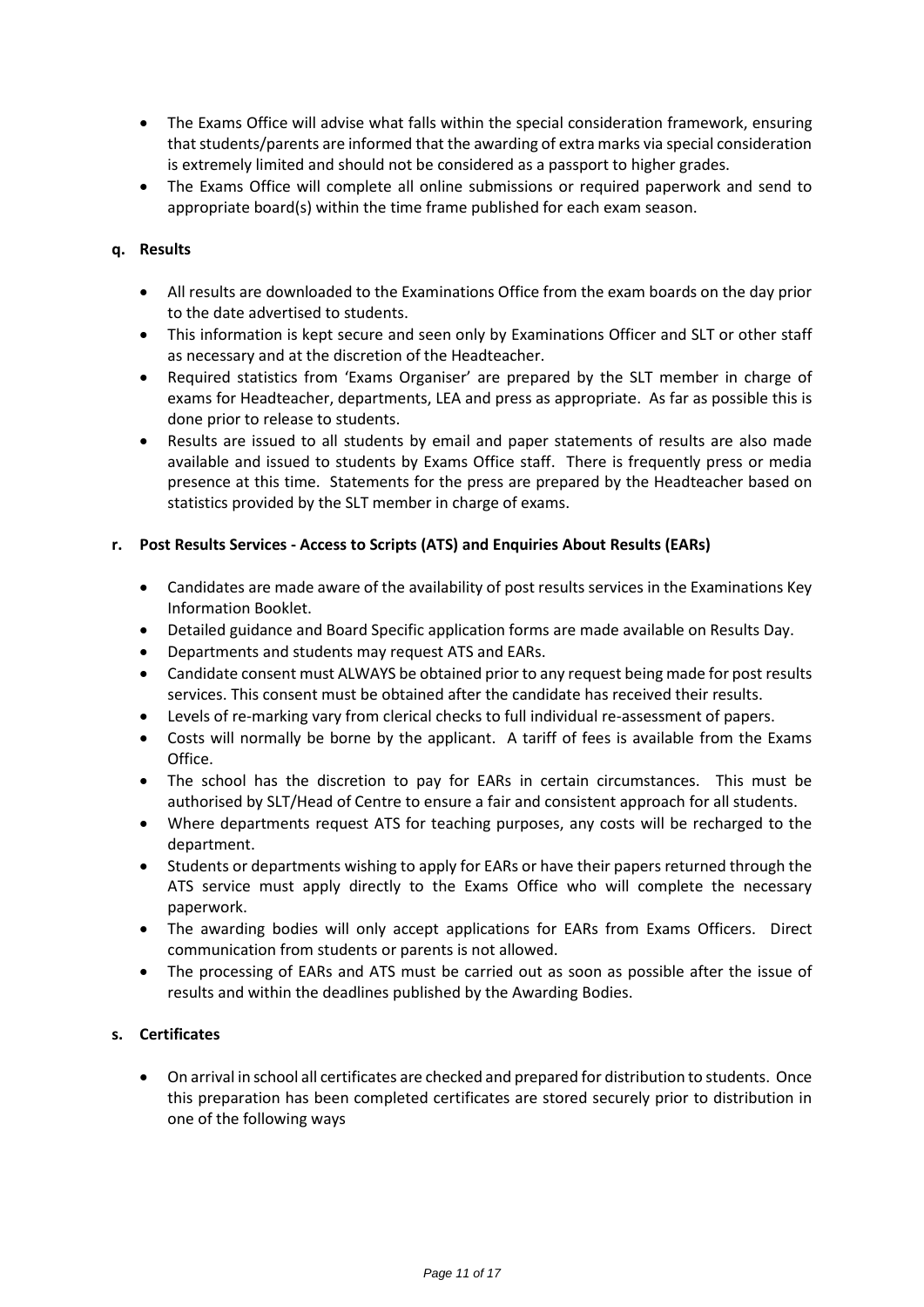- i. GCSE certificates for Year 11 leavers are presented to students invited to the Ex Year 11 Presentation Evening, or if requested and £3.00 is received they will be posted to the last known address by recorded delivery.
- ii. AS certificates for students now in Year 13 can be collected and signed for from the Exams Office at any time during the year, if they are not collected they will be kept until the following year when Ex Year 13 have their presentation evening.
- iii. A Level certificates are presented to students invited to Ex Year 13 Presentation Evening held in school at the end of Term 2, or if requested and £3.00 is received they will be posted to the last known address by recorded delivery.
- The school is required to retain any unclaimed certificates for a minimum of one year from the date of issue, after which we are permitted to destroy them in a confidential manner. However, we currently retain unclaimed certificates for 5 years and endeavour to assist previous students in queries about their results/claims for certificates wherever possible, and regardless of when they left.

# **t. Teachers in the examination room**

 Please see Appendix 1 - A Notice to Centres from JCQ giving clarity on the rules for centre staff being present in the examination room.

# **Footnote**

It is the aim of the Exams Office, and all others involved in the processes outlined in this document, to ensure the smooth running of all aspects of examinations. In doing so, we will provide students with an environment in which they will feel confident and secure, enabling them to perform to the best of their ability.

# **3.2 POLICY FOR CANDIDATES AND PARENTS**

# **a. Entries**

- It is expected that all students attending an exam course will sit exams during or at the end of the course in order to achieve the relevant certifications. Once entered they may only be withdrawn by written agreement from Deputy Head in charge of curriculum or the Head of Sixth Form.
- Parents and students are required to check and sign all statements of entry within the deadlines set by the Exams Office. This applies at all levels from GCSE to A2.
- When amendments to entry or personal details are needed these must be notified to the Examinations Officer in writing by the deadlines given.
- Where costs are incurred due to late notification of amendments these will be recharged to the student or parents.
- Requests to take examinations in qualifications not offered in the respective curriculum offer will be dealt with on a case-by-case basis. Where such requests can be accommodated, entry fees and a payment to cover administration and invigilation costs may be charged.

# **b. Fees**

Exam entry fees are expensive. The school will pay for the first attempt at any level.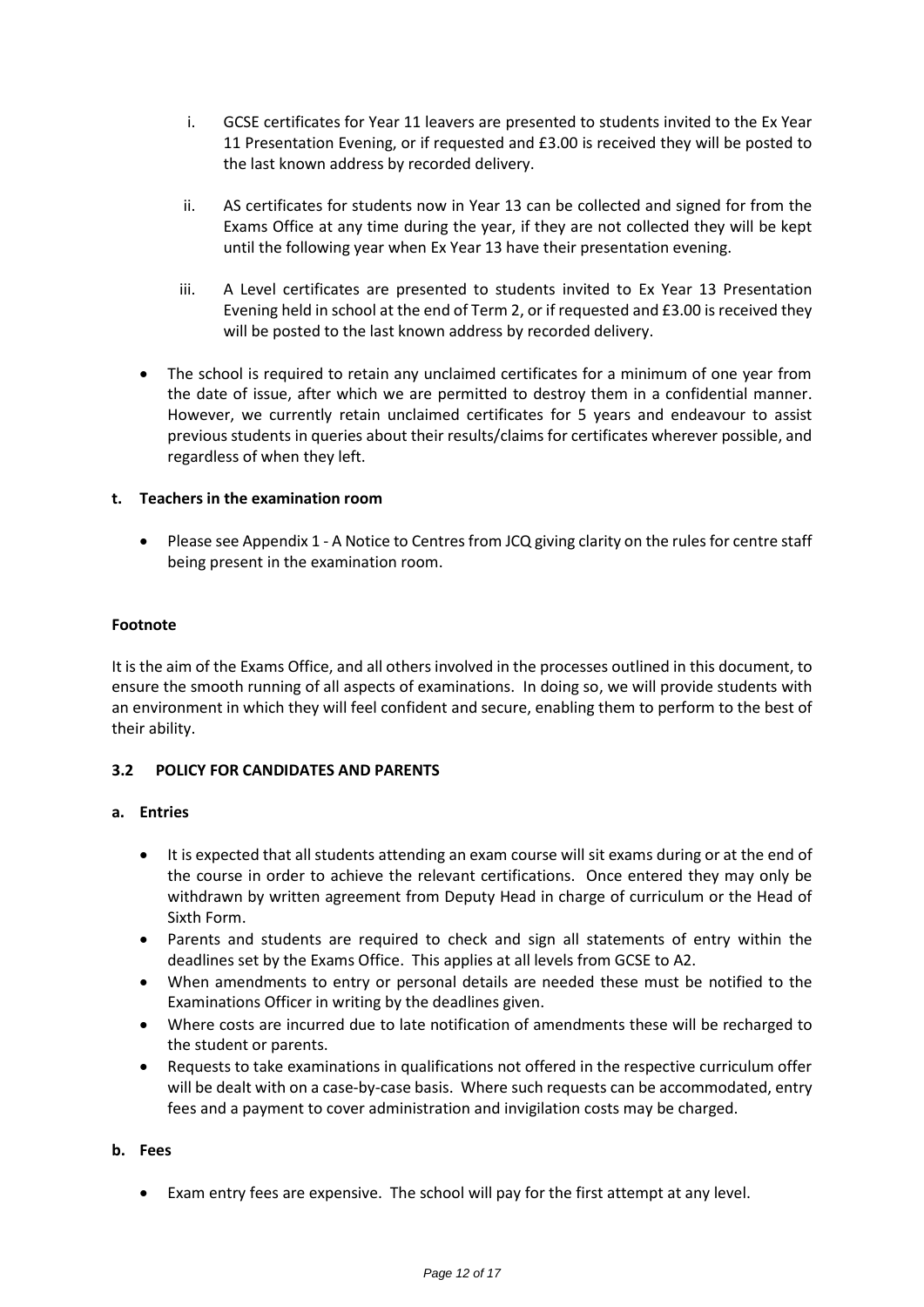- In all cases students will be charged for any exam they elect to retake the exams office can advise on specific exam entry fees. An additional fee of £6.00 per paper for GCE and £1.50 per unit for GCSE will be charged to cover the cost of invigilation and administration.
- Late entry fees must be paid for by students or their parents.
- When a student has been entered for an exam but fails to attend for any reason, other than certified illness or bereavement, fees must be paid for by students or their parents.

# **c. Access Arrangements**

- The Education Support department is responsible for identifying, testing and applying for access arrangements for students who are disabled within the meaning of the Equality Act.
- Levels of access vary from extra time granted for the completion of exams (up to 25%) to the use of a reader, scribe or computer.
- Access arrangements will only be awarded where appropriate and in accordance with the JCQ publication 'Access arrangements and reasonable adjustments'.
- Education Support will notify students and their parent/carers in writing of any access arrangements that have been awarded.

# **d. Timetable Issues**

- Individual timetables will be produced by the Exams Office and distributed to students via their tutors. The timetable will show starting times, duration, location and seat number. Starting times must be strictly adhered to.
- It is the responsibility of all candidates to arrive at the correct exam venue no less than ten minutes before the advertised starting time.
- Students with clashes will be advised by the Examinations Officer about how the clashes will be resolved.
- In most cases clashes can be resolved by all exams being taken on the same day. However, it may be necessary for overnight supervision arrangements to be made. This is subject to strict regulations and if applicable, arrangements will be made in discussion with the candidate, their parent/carer and the school.

# **e. Expectations During Exams**

- i. Behaviour
	- $\circ$  Students need to be aware of the need for excellent personal and group behaviour at all times. This is essential to create a positive atmosphere in which exams may be sat. Behavioural problems will be dealt with by the Examinations Officer supported by the Senior Leadership Team. Any malpractice within the exam room will be dealt with in strict accordance with the guidelines issued by the JCQ. Students must make themselves fully aware of these guidelines, copies of which are available on the school website.
- ii. Uniform
	- $\circ$  It is expected that students below the Sixth Form will wear normal school uniform including black shoes. No other clothing will be permitted in the exam rooms.
	- o Sixth Form students are expected to dress in an appropriate manner.
- iii. Mobile Phones / Smart Watches / Watches
	- $\circ$  Any student found with a mobile phone, smart watch, watch or any other such communication device will be reported to the exam board and can expect to be disqualified from at least that subject.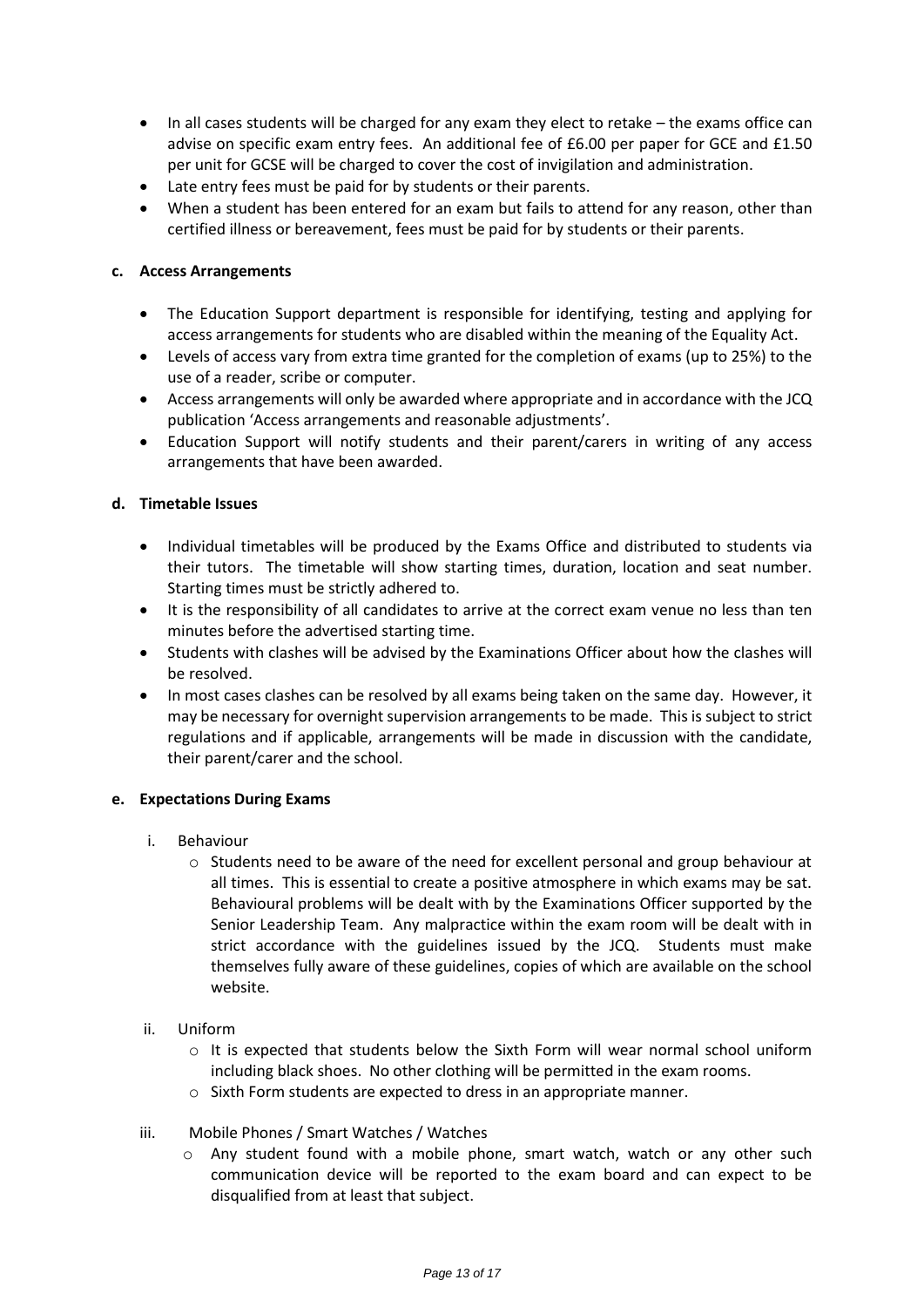- $\circ$  Ideally mobile phones / smart watches / watches should not be brought into school on exam days. If they are, they should be switched off and left in the student's bag. PLEASE NOTE THAT THE SCHOOL WILL NOT ACCEPT RESPONSIBILITY FOR THE SECURITY OF ANY PHONE/WATCH ANYWHERE ON THE SCHOOL PREMISES AT ANY TIME. THEY ARE BROUGHT INTO SCHOOL ENTIRELY AT THE RISK OF THE OWNER.
- $\circ$  We have experienced thefts of mobile phones from bags stored in locked areas during exams. The best advice is to leave them at home.
- iv. Exam Equipment
	- Students are required to equip themselves with all they need for the exam and to bring this and nothing more into the exam room.
	- All equipment must be held in a transparent plastic case.
	- When permitted, calculators may be used but must be of a type that is approved by the JCQ for exam use. They must not have cases attached.
	- Food and drinks (except water) are not permitted in exam room unless prior permission is given by the Examinations Officer.
	- Candidates may bring a clear water bottle, but it must have no writing or label on it.
- v. Arriving Late
	- If you arrive late for an exam you should enter the room quietly and speak to an invigilator who will show you to your seat.
	- You will normally be allowed the full time allocation where possible.
	- If you arrive after the end of the exam you will not be allowed to sit it.
- vi. Leaving Exams Early
	- You will only be allowed to leave an exam early with the direct permission of the Examinations Officer. This will only be granted in exceptional circumstances.
	- You will be expected to remain silent in the exam room until dismissed.
	- If you disrupt and disturb others you may be penalised by being disqualified from the exam. Your behaviour will be reported to the exam board.

# **f. Results**

- Dates and times for collection/distribution of results will be notified to all candidates prior to the start of the exam season via the Examinations Key Information booklet.
- Students may collect only their own results.

# **g. Post Results Service – Enquiries About Results (EARs)**

- Students may request reviews of marking for most scripts but should be aware that marks can go up or down.
- Levels of reviews vary from clerical checks to full reviews of papers.
- Costs must be borne by the applicant. A tariff of fees is available from the Examinations Officer.
- Students wishing to apply for EAR or have their papers returned through the Access to Scripts (ATS) service must apply directly to the Exams Office who will provide the necessary paperwork.
- Awarding bodies will only accept requests for post results services from the school. Under no circumstances should direct communication be made to the exam boards.
- The processes of EAR and ATS must be carried out as soon as possible after the issue of results and within the deadlines provided by the Exams Office.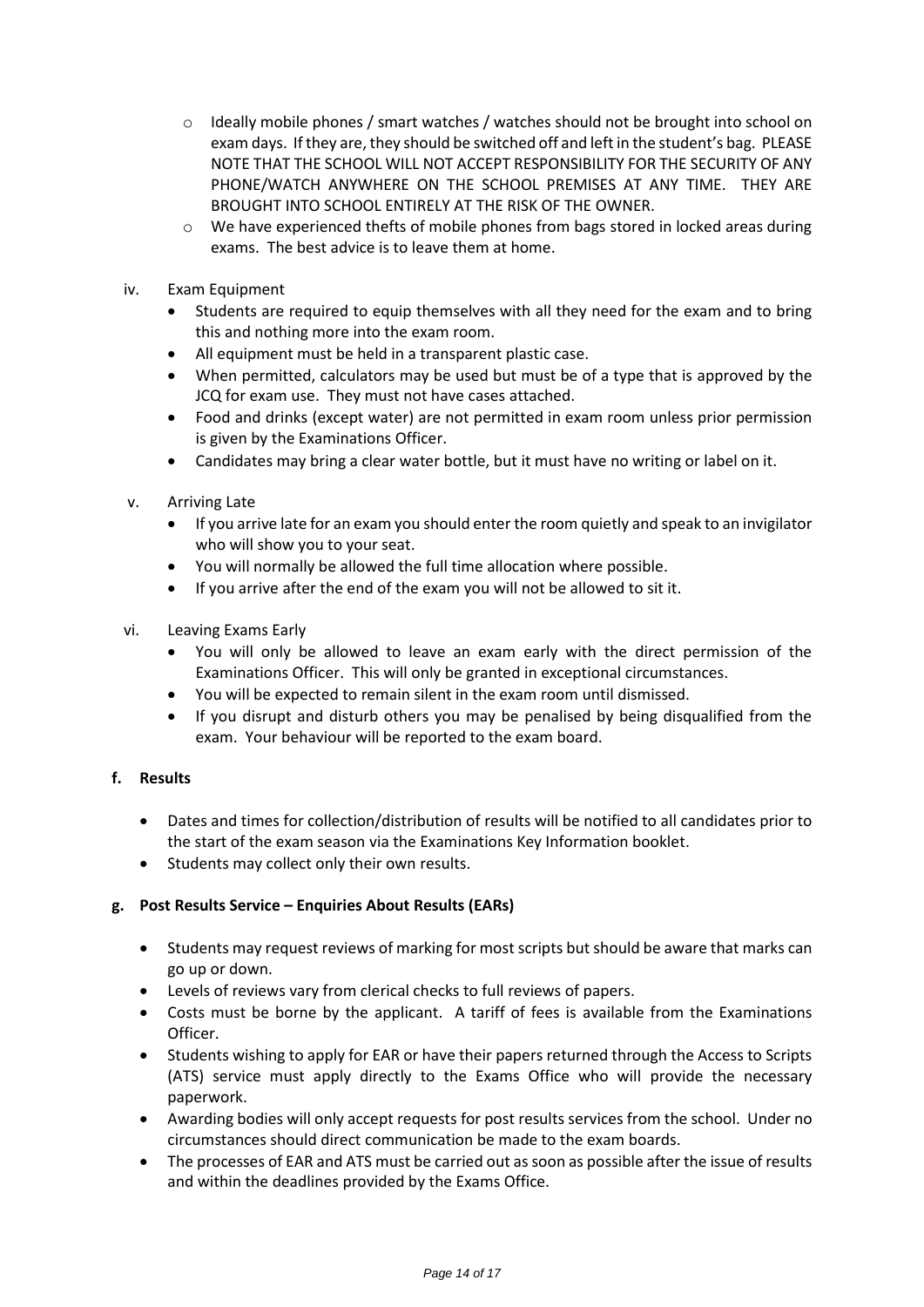# **h. Appeals Against Internal Assessment of Coursework**

• See separate Internal Appeals Procedure.

# **i. Appeals Against Moderation of Internally Assessed Coursework**

- Appeals may only be made by department heads when, in their professional judgement, they consider results to be below that expected or predicted.
- The process requires careful communication between the department and the relevant exam board and must be done through the exams office.
- Parents or students are not able to instigate an appeal of this nature.

# **Footnote**

In all cases it is the priority of the examinations system within the school to ensure that all candidates achieve optimum results. This aim includes accuracy of exam entry, ensuring correct support for the conduct of examinations and a results service that is efficient and accurate.

We welcome comments from parents and students and will offer professional guidance whenever possible.

Policy adopted May 2012 Reviewed and updated November 2021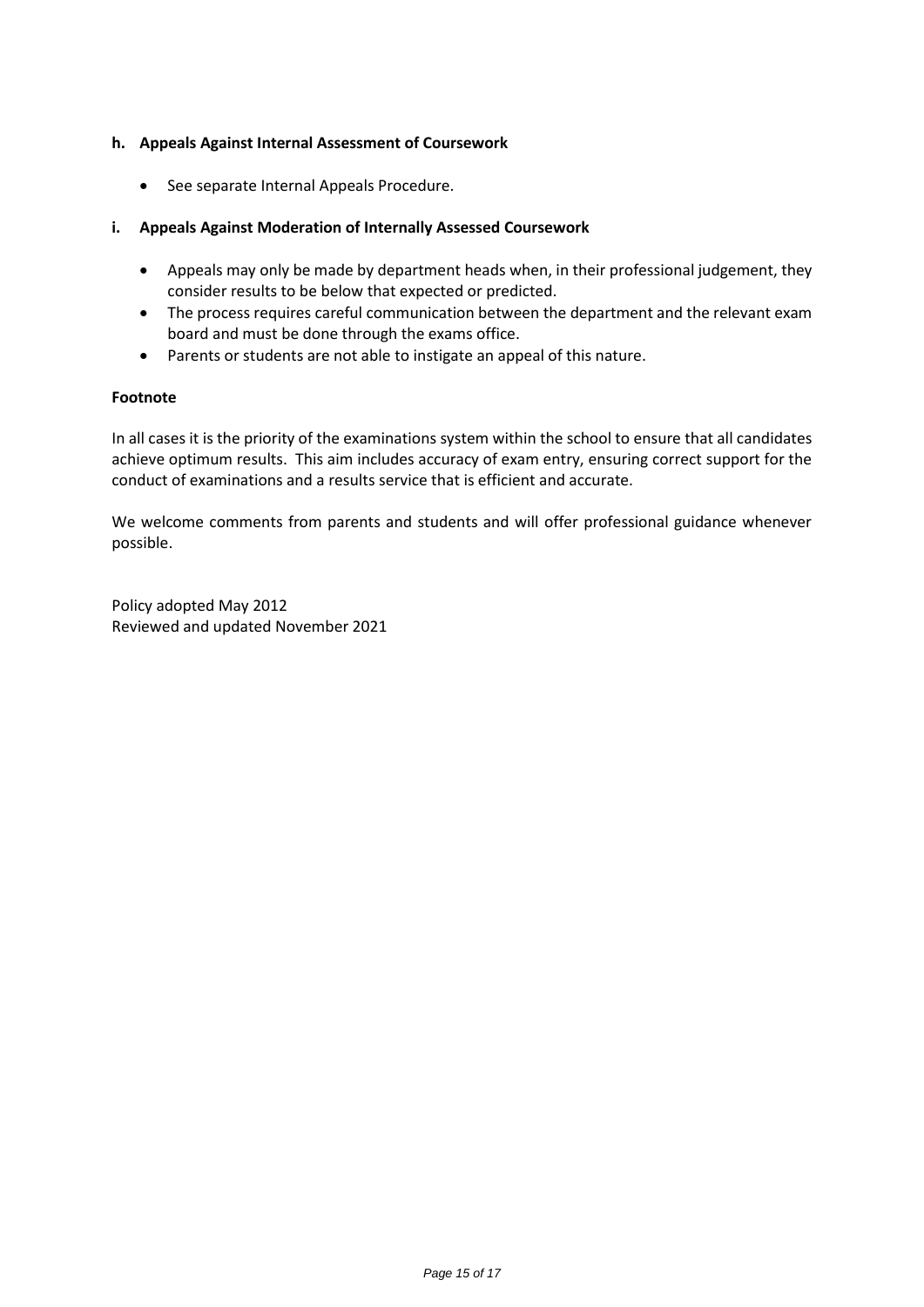

# **Produced on behalf of AQA, CCEA, OCR, Pearson and WJEC**

# **Notice to Centres**

# **The people present in the examination room**

The JCQ awarding bodies wish to provide further guidance and clarity on the role of centre staff in the examination room, other than exam officers and invigilators.

Section 17 of the *Instructions* provides clarity on who may be present in the examination room.

# **The head of centre has a duty to maintain the integrity of the examination and to ensure that fully trained invigilators are in place for examinations and on-screen tests.**

Invigilators must have been trained to undertake their duties (see section 12 of the *Instructions*).

# **Rules relating to centre staff other than exams officers and invigilators**

Senior members of centre staff approved by the head of centre, who have not taught the subject being examined, may be present at the start of the examination(s). When entering an examination room, the senior member of centre staff must identify themselves and their purpose for being there to the senior invigilator and/or exams officer.

Senior members of centre staff have a very clear role. Principally:

- to assist with the identification of candidates;
- to deal with any disciplinary matters;
- to check that candidates have been issued with the correct question paper for the day, date, time, subject, unit/component and tier of entry if appropriate;
- to check that candidates have the appropriate equipment and materials for the examination;
- to commence the examination.

Under no circumstances may members of centre staff:

- be present at the start of the examination and then sit and read the examination question paper before leaving the examination room;
- enter the examination room with the intention of accessing the examination question paper;